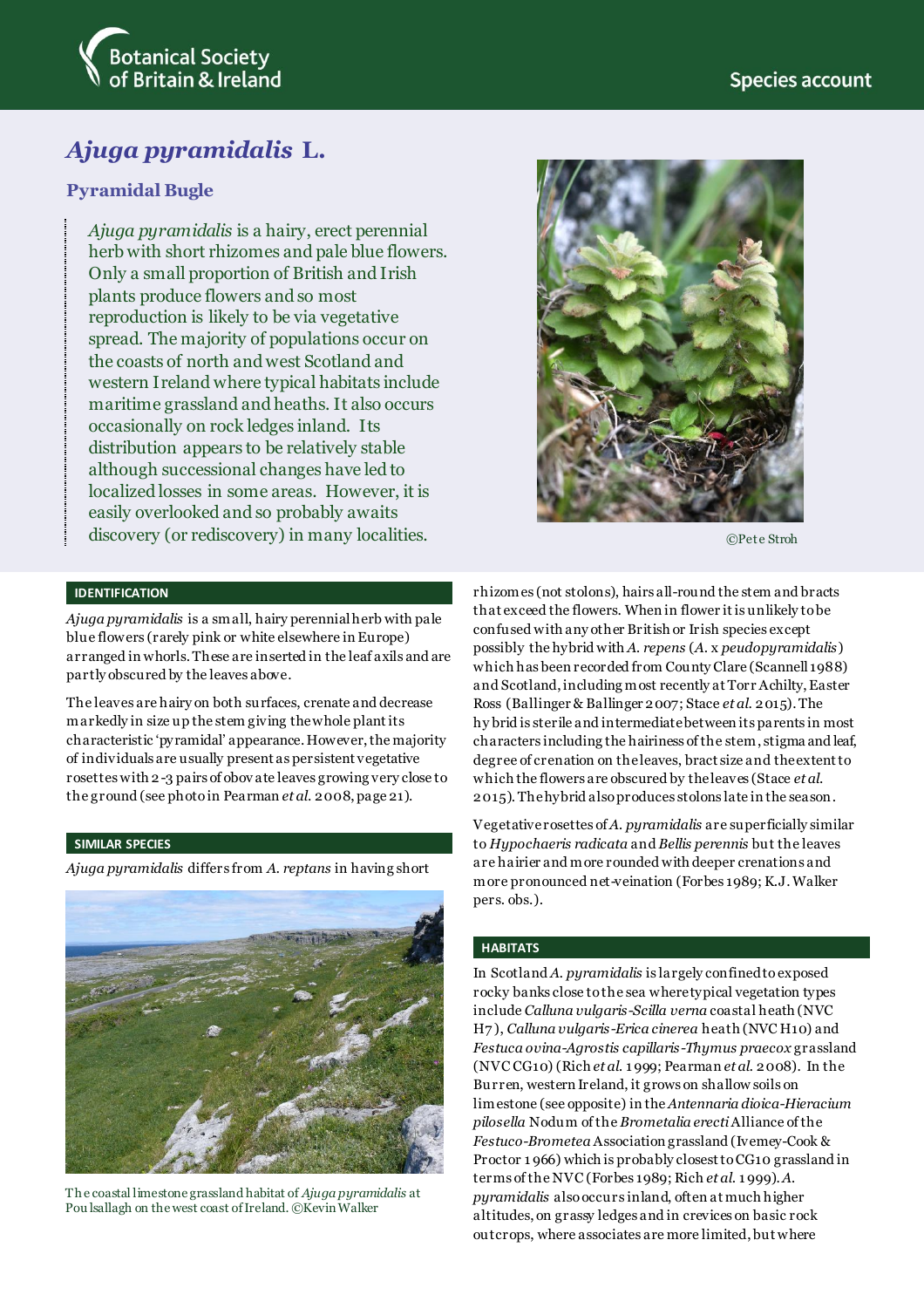# *Ajuga pyramidalis* L.

flowering is more frequent due to protection from grazing animals and wind (K.J. Walker, pers. obs.).

*Ajuga pyramidalis* appears to be neither strongly calcicole or calcifuge in the British Isles, occurring on free-draining circum-neutral soils (pH 5-7; Rich *et al*. 1 999) derived from a wide range of rock types including basalt, gabbro, gneiss, limestone, old red sandstone and peridotite. Consequently its most frequent associates are fairly catholic in terms of soil reaction (e.g. *Anthoxanthum odoratum*, *Calluna vulgaris*, *Lotus corniculatus*, *Potentilla erecta*, *Teucrium scorodonia*, *Thymus polytrichus*, *Viola riviniana*) (Rich *et al*. 1 999; K.J. Walker, unpublished data).

*Ajuga pyramidalis* occurs in similar habitats in the cooler, more Oceanic parts of western and northern Europe (e.g. Belgium, Denmark, Sweden) but is more strictly montane in continental parts of central and southern Europe where it ascends to 2700 m (Hegi 1935).

#### **BIOGEOGRAPHY**

*Ajuga pyramidalis* has a Boreal-montane distribution in Europe, occurring from north Norway south to the mountains of Iberia, northern Italy and Bulgaria (Wortham 1994). Its British strongholds are in the north and west of Scotland where it has been recorded from around 200 sites (Rich *et al*. 1 999) extending from Orkney, Caithness and Sutherland in the north to Colonsay in the Inner Hebrides (McNeill 1910; Gulliver 1997), with a single outlier on an east-facing crag in the Moffatt Hills,Dumfriesshire. In England it occurs very sparingly on a north-facing crag in the English Lake District where it has been known since 1869 (Halliday 1997). In



Distribution of *Ajuga pyramidalis* in Great Britain and Ir eland.

Ireland it has been recorded from nine sites around the coast of Galway Bay (Webb & Scannell 1983; Curtiss & McGough 1 988), one site in Donegal where it was discovered in 2002 (Holy oak 2005) and on Rathlin Island off the coast of Antrim (discov ered 1960s) where it may have been introduced with hay from Scotland (Forbes 1989). However, the discovery of at least three further populations (the largest with 175 flowering spikes) in more typical habitat suggests that it may have been ov er-looked there as a native species (Beesley 2006).

Although targeted fieldwork has resulted in the discovery of many new populations, there is little doubt that it is still ov erlooked, especially in remote areas that have not been surveyed systematically in recent decades (Rich *et al*. 1 999; Rich & Sy des 2000).

*Ajuga pyramidalis* is largely a lowland species (< 300 m OD) in Britain and Ireland with the vast majority of sites located near the coast and/or near to sea-level.It tends to occur at higher altitudes inland ascending to 470 m on Beinn Eighe, 600 m in the Moffatt Hills and 650 m on Ill Bell in the English Lake District.

#### **ECOLOGY**

*Ajuga pyramidalis* is a poly carpic perennial herbthat can grow to 30 cm but is usually dwarfed or non-flowering in British and Irish populations.A detailed population study in Ireland (Forbes 1989) has shown that*A. pyramidalis* can survive for at least eight years and flower in successive seasons. Forbes (1 989) showed that plants took between 3 and 6 y ears to flower and only did so after the rosettes reached a minimum size of c.70 mm diameter, though many plants did not flower even after they had reached that size. Rosette growth was very slow (12 mm per year), with rosettes reaching a plateau after which no further growth occurred.

The bluish-purple to reddish-violet bisexual flowers are arranged in whorls around the stem and are almost concealed below the leaves above. Flowering takes place from May to June (possibly July at higher altitudes) and the flowers are pollinated by bees with self-pollination also possible.

*Ajuga pyramidalis* flowers infrequently in the British Isles, with the bulk of populations comprising vegetative rosettes. For example, on average only 15%of individuals flowered across 1 2 Scottish populations surveyed in 1995 (Rich *et al*. 1 999)whereas only 10% (14 out of 1 33) flowered ov er an eight y ear period at one site in Ireland with only four individuals flowering more than once (Forbes 1989). Similar figures have been reported elsewhere (e.g. 15% on Carnon Eion, Colonsay, in 2015; K.J.Walker, P.A. Stroh & J.O. Mountford, pers. obs.). The flower spikes are frequently eaten by sheep, cattle, rabbits and deer (McNeill 1910; Forbes 1989; Wortham 1994), thereby limiting seed production even further, although light grazing is probably essential to maintain the open conditions it requires (Rich *et al*. 1 999).

Although Wortham (1994) states that regeneration is entirely from seed, recent investigations have shown that *A. pyramidalis* can also regenerate via rhizomes that extend up to 25 cm to form new rosettes (Evans & Ev ans 2001). These